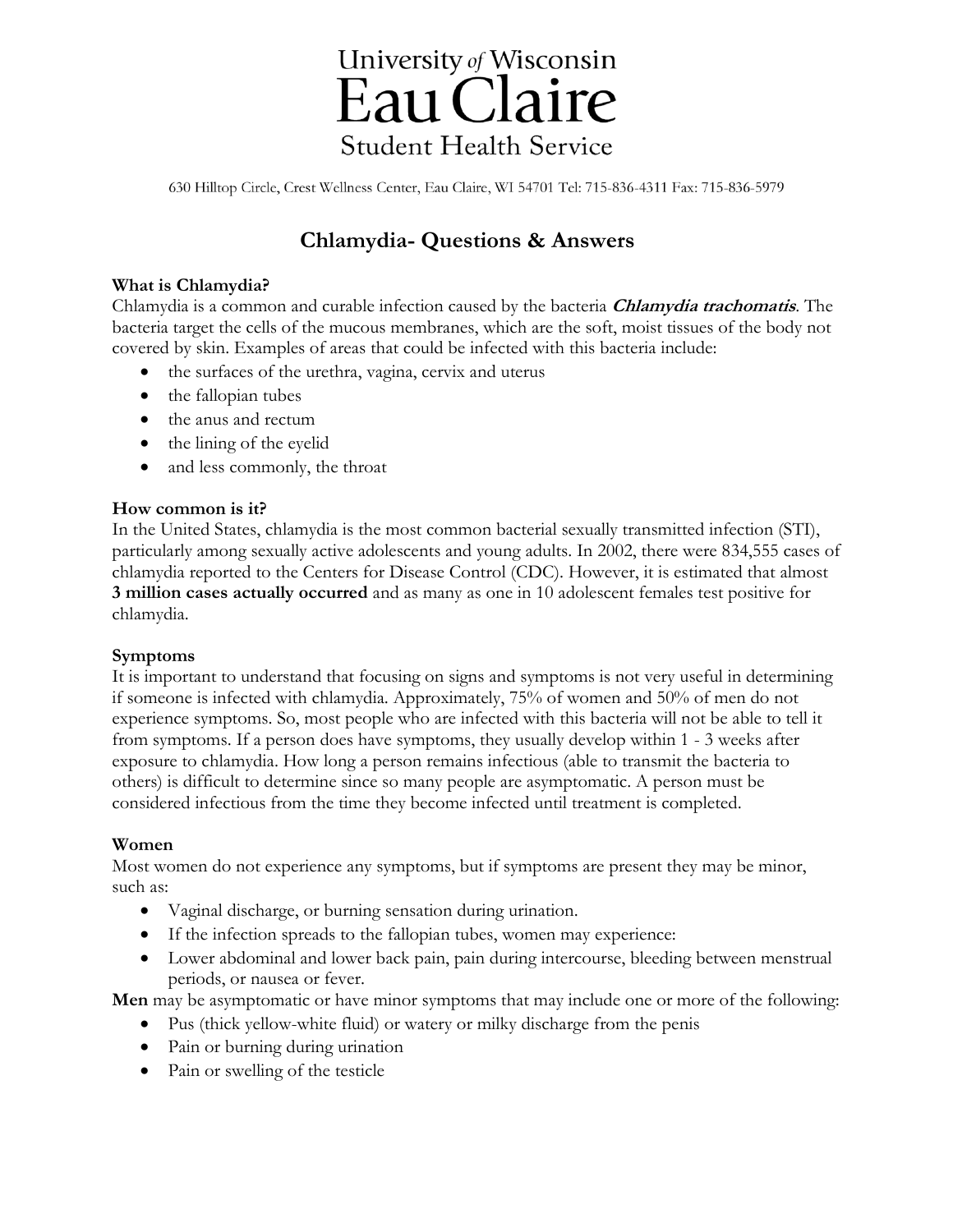Both men and women can experience proctitis (inflamed rectum), urethritis (inflamed urethra) and conjunctivitis (inflamed eyelid). The most common complications in newborns include conjunctivitis (pink eye) and pneumonia.

#### **How is it transmitted?**

Chlamydia, like other sexually transmitted infections (STIs), is passed from an infected person to a partner through certain sexual activities.

- Chlamydia is passed primarily during anal or vaginal sex. It is less likely to be transmitted through oral sex.
	- o It can be passed when the mucous membrane, the soft skin covering all the openings of the body, comes into contact with the mucous membrane secretions or semen of an infected person. This is what happens during unprotected sex (that is sex without a condom) whether vaginal or anal sex.
- Oral sex is not a common cause of infection with this bacteria.
	- o Eye infections may result when discharge carries the disease into the eye during sex or hand-to-eye contact.
- Chlamydia is **not passed** through things like shaking hands or toilet seats.
- It can also be passed from mother to newborn as the baby passes through the infected birth canal.
	- o This can result in eye infections, pneumonia or other complications.
- In children, chlamydia may be a possible sign of sexual abuse.

#### **What does it mean for my health?**

If untreated, chlamydia can cause complications in men, women and infants. Untreated chlamydia infections in **women** may lead to:

- Pelvic Inflammatory Disease (PID), a serious infection of a woman's reproductive organs, that left untreated, can cause infertility.
- Cystitis (inflammation of the urinary bladder)
- A condition called mucopurulent cervicitis, characterized by a yellow discharge from the cervix

Untreated chlamydia in **men** may lead to:

- Prostatitis (inflammation of the prostate gland)
- Scarring of the urethra
- Infertility
- Epididymitis

## **Testing/Diagnosis**

There are several different reliable tests for chlamydia. Common tests are either a urine sample or a simple swab from the cervix. Other tests, such as for Gonorrhea, may be performed at the same time.